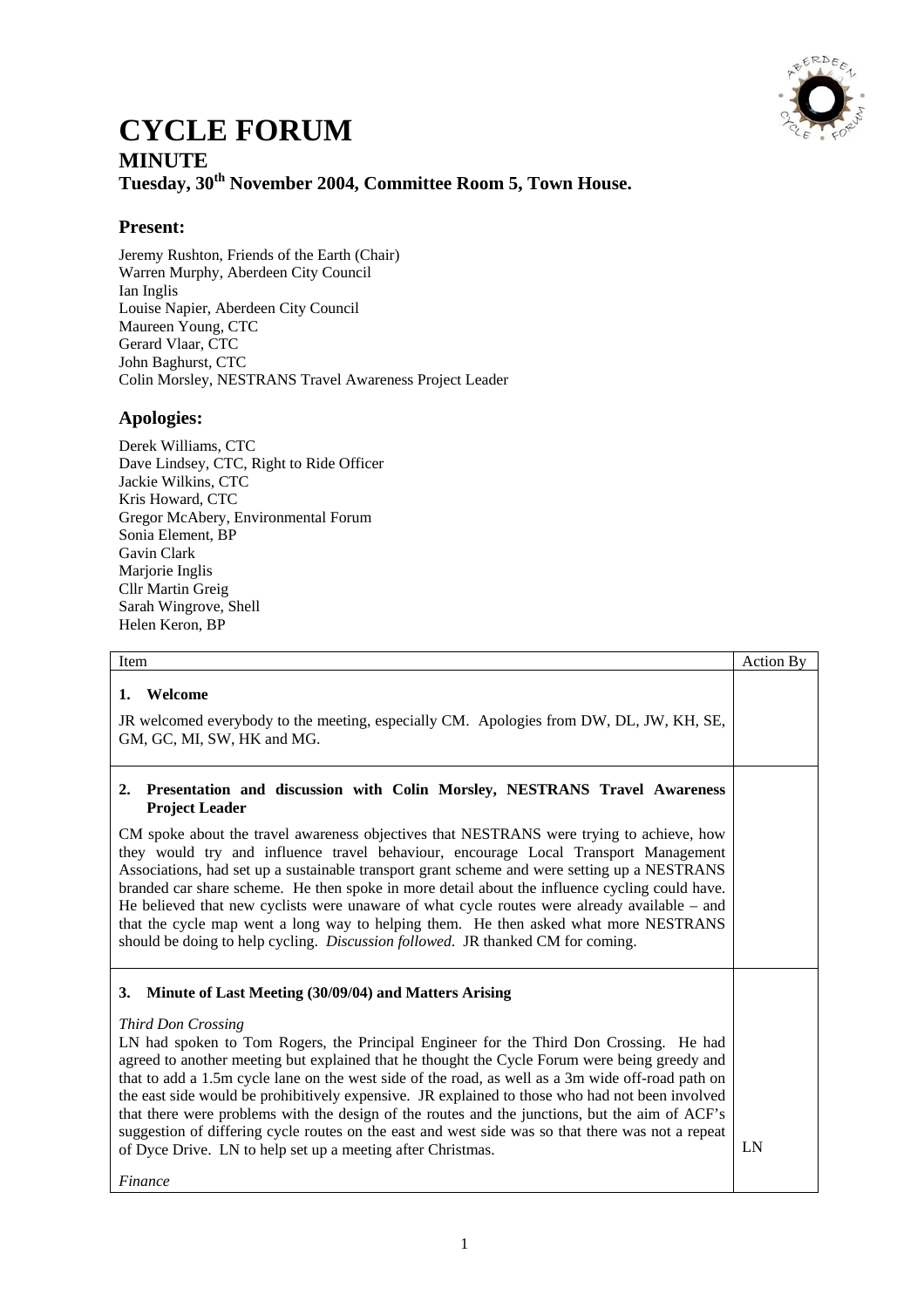| JR stated that the check from Friends of the Earth had been prepared and would be passed to DL                                                                                                                                                                                                                                                                                                                                                                                                                                                                                                                                                                                                                                                                                                                                                                                                                                                                                                                                                                                                                                                                                                                                                                                                  |               |  |
|-------------------------------------------------------------------------------------------------------------------------------------------------------------------------------------------------------------------------------------------------------------------------------------------------------------------------------------------------------------------------------------------------------------------------------------------------------------------------------------------------------------------------------------------------------------------------------------------------------------------------------------------------------------------------------------------------------------------------------------------------------------------------------------------------------------------------------------------------------------------------------------------------------------------------------------------------------------------------------------------------------------------------------------------------------------------------------------------------------------------------------------------------------------------------------------------------------------------------------------------------------------------------------------------------|---------------|--|
| on his return.                                                                                                                                                                                                                                                                                                                                                                                                                                                                                                                                                                                                                                                                                                                                                                                                                                                                                                                                                                                                                                                                                                                                                                                                                                                                                  |               |  |
| Cycle Training<br>GV explained that cycle training was starting on 6 <sup>th</sup> March every Sunday at 10am in Duthie Park.<br>It was easy rides for beginners or for people that had not cycled in a long time. Very few people<br>actually took it up and he thought that the main problem was that it lacked publicity. It was<br>already publicised through the free sheets and the CTC's website but he asked if help would be<br>available from ACF, the Council or NESTRANS. LN thought there was a great deal that could<br>be done and agreed to put on the Council website and intranet as a start. WM thought that a<br>leaflet should be produced and put around. LN wondered if it could not go to schools, as there<br>seemed to be a vacuum in some schools with cycle training. GV explained that parents had to be<br>present if the child was under 13 and that 13-18 year olds had to have parents consent. GV also<br>went onto comment that £85,000 had been made available in Angus for training from health<br>boards, lottery, paths for all, etc. and that we should try something similar in Aberdeen. It had<br>been set up by the CTC. It was agreed that this should be looked at. GV, MY and LN to meet to<br>discuss promotion of the training in Duthie Park. | GV, MY,<br>LN |  |
| <b>Union Street Project</b><br>WM explained that the Council was going to go for pedestrianisation of Union Street between<br>Market Street and Bridge Street. In the short term they were going to explore widening<br>pavements on union Street as a key issue is space for pedestrians. They were also planning on<br>introducing a 20mph speed limit on Union Street but it might be across the centre.<br>Pedestrianisation is not going to happen until the road schemes are built – College Street,<br>Berryden, etc. In principle, dualling is going forward as they see it as an urgent priority (starting<br>2010). JR believed that the building of these road schemes was sending people all the wrong<br>messages and encouraging them to use their cars. What were perceived as necessary measures<br>were totally excessive.<br>Cycle Map Audit<br>There had been no progress made as a meeting had proved difficult to arrange.                                                                                                                                                                                                                                                                                                                                                 |               |  |
|                                                                                                                                                                                                                                                                                                                                                                                                                                                                                                                                                                                                                                                                                                                                                                                                                                                                                                                                                                                                                                                                                                                                                                                                                                                                                                 |               |  |
| <b>NESTRANS Expenditure</b><br>4.                                                                                                                                                                                                                                                                                                                                                                                                                                                                                                                                                                                                                                                                                                                                                                                                                                                                                                                                                                                                                                                                                                                                                                                                                                                               |               |  |
| LN had rolled this into item 5 as part of the presentation.                                                                                                                                                                                                                                                                                                                                                                                                                                                                                                                                                                                                                                                                                                                                                                                                                                                                                                                                                                                                                                                                                                                                                                                                                                     |               |  |
| <b>Council Projects</b><br>5.                                                                                                                                                                                                                                                                                                                                                                                                                                                                                                                                                                                                                                                                                                                                                                                                                                                                                                                                                                                                                                                                                                                                                                                                                                                                   |               |  |
| Presentation by LN. See Appendix $A$ – for any further details see LN.                                                                                                                                                                                                                                                                                                                                                                                                                                                                                                                                                                                                                                                                                                                                                                                                                                                                                                                                                                                                                                                                                                                                                                                                                          |               |  |
| <b>Council Road Safety Plan 2004-06</b><br>6.                                                                                                                                                                                                                                                                                                                                                                                                                                                                                                                                                                                                                                                                                                                                                                                                                                                                                                                                                                                                                                                                                                                                                                                                                                                   |               |  |
| Paper copies of the Plan were available and were now available on the web for viewing:<br>www.aberdeencity.gov.uk/acc/YourCouncil/Departments/envprop/default.asp#Pubs<br>As item was put forward by DW, it would be left for next meeting to discuss.                                                                                                                                                                                                                                                                                                                                                                                                                                                                                                                                                                                                                                                                                                                                                                                                                                                                                                                                                                                                                                          |               |  |
| <b>Any Other Business</b><br>7.                                                                                                                                                                                                                                                                                                                                                                                                                                                                                                                                                                                                                                                                                                                                                                                                                                                                                                                                                                                                                                                                                                                                                                                                                                                                 |               |  |
| None.                                                                                                                                                                                                                                                                                                                                                                                                                                                                                                                                                                                                                                                                                                                                                                                                                                                                                                                                                                                                                                                                                                                                                                                                                                                                                           |               |  |
| <b>Next meeting</b><br>8.                                                                                                                                                                                                                                                                                                                                                                                                                                                                                                                                                                                                                                                                                                                                                                                                                                                                                                                                                                                                                                                                                                                                                                                                                                                                       |               |  |
| Tuesday, 25 <sup>th</sup> January, 7.30pm in Committee Room 5 in the Town House.                                                                                                                                                                                                                                                                                                                                                                                                                                                                                                                                                                                                                                                                                                                                                                                                                                                                                                                                                                                                                                                                                                                                                                                                                |               |  |

**Appendix A – Item 5: Presentation Slides**

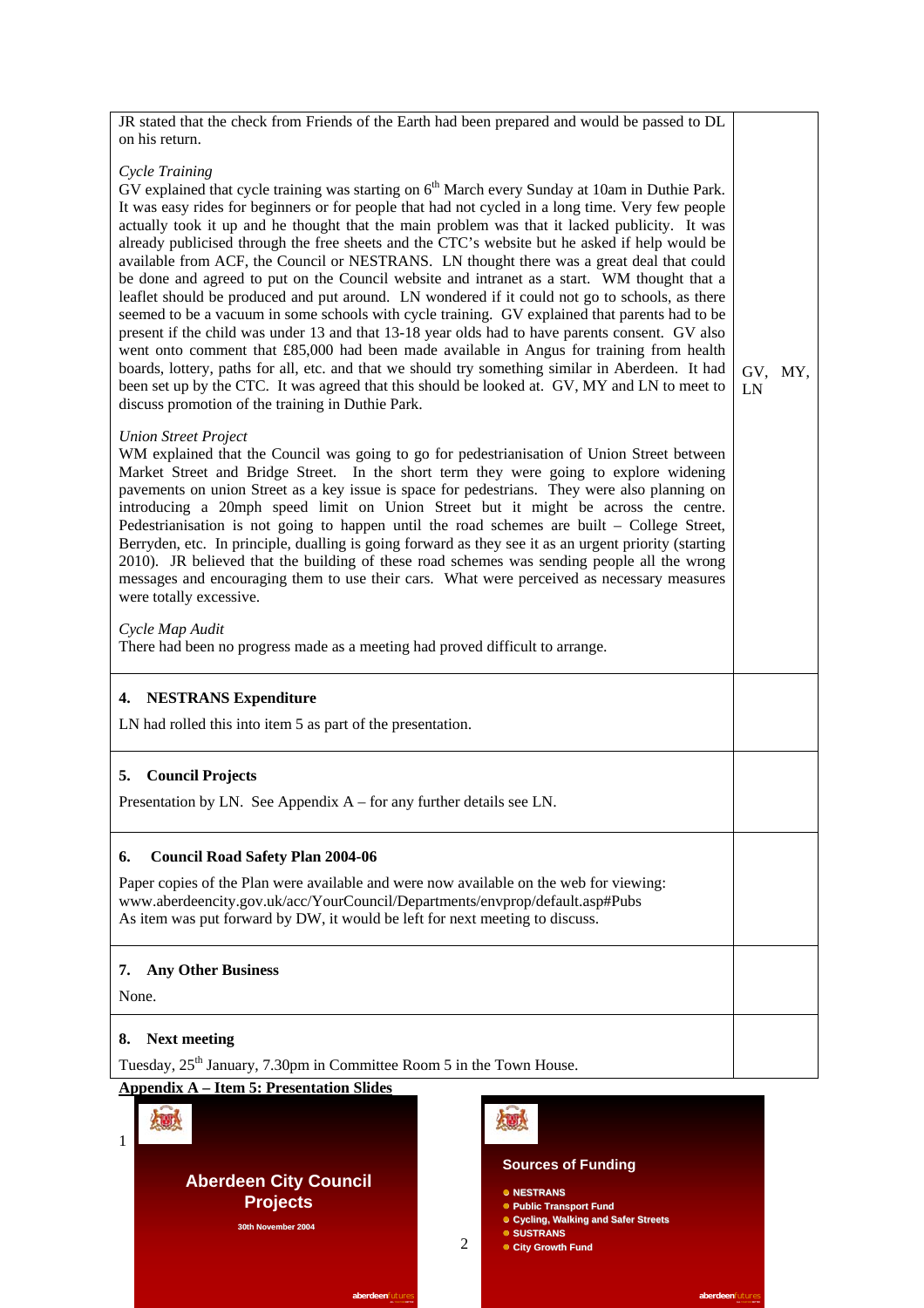

**Cycling, Walking & Safer**

! **Additional 20mph zones Additional 20mph zones** ! **Dropped kerbs in strategic places Dropped strategic places**

**Streets**



#### **Public Transport Fund**

- ! **Money left over from Holburn Street up to Money left over £120,000 £120,000**
- ! **Environment & Infrastructure have identified two Environment & Infrastructure have identified two projects upgrading of paths in Bridge of Don projects and Altens and Altens**
- ! **Have agreed to 'cherry pick' from Cycle Forum's Have additional suggestions additional suggestions**

**aberdeen***futures* **ALL TOGETHER BETTER**





#### **SUSTRANS - NCN 1 Money**

- ! **ACC applied for £200,000 for improving NCN 1 ACC applied for £200,000 for improving NCN 1** – £140,000 for Old Deeside Line
	- £60,000 for route from Old Aberdeen to Dyce
- ! **Not confirmed Not confirmed**
- ! **Extension of deadline beyond March 2005 March 2005**
- ! **Cycle Forum suggestions list used in conjunction Forum suggestions list used in conjunction with AAGA suggestions. AAGA suggestions.**

**aberdeen***futures* 



! **Additional cycle parking outwith the City Centre Additional cycle parking outwith the City Centre**



**aberdeen***futures* **ALL TOGETHER BETTER**

**aberdeen***futures* **ALL TOGETHER BETTER**

爆

#### **Deeside Line before March 2005:**

- ! **Ten Interpretation Panels Panels**
- ! **Resurfacing and associated drainage in some Resurfacing and associated drainage in some areas**
- ! **Tarmac under the main bridges Tarmac under the main**
- ! **Restriction of unauthorised access Restriction of unauthorised access**
- ! **Shrub and tree management Shrub tree management**

**aberdeen***futul* 

7 9



## 爆 **City Growth Fund**

- ! **Deeside Deeside Line**
- ! **Cycle Parking Cycle Parking**
- ! **Walker Dam Path to Hazelhead Walker Hazelhead**
- ! **Bucksburn Path Bucksburn Path**
- ! **Bridges Bridges**
- ! **Proposals Proposals**

**aberdeen***futures* **ALL TOGETHER BETTER**